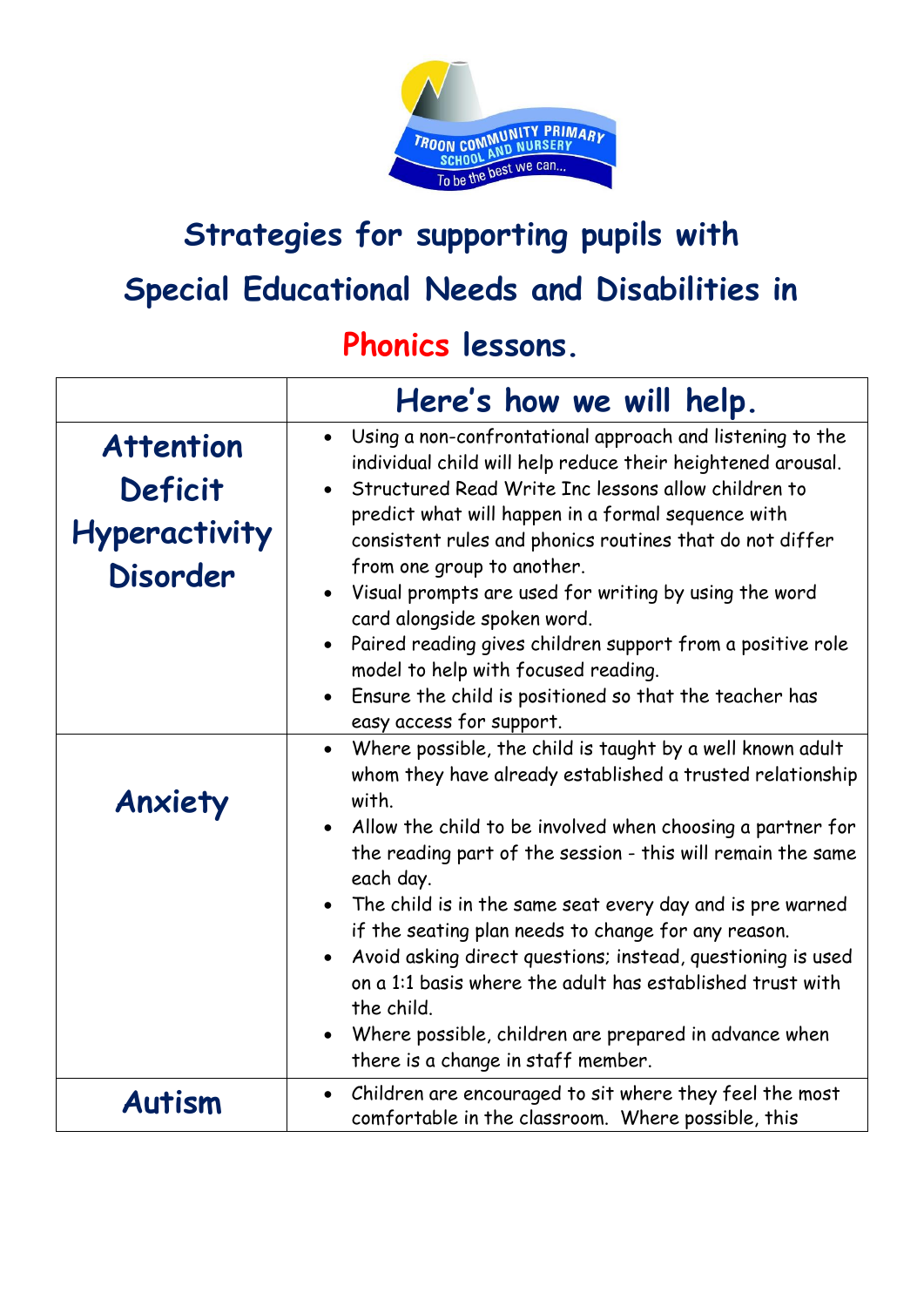| Spectrum<br><b>Disorder</b>  | seating plan is not altered unless the child is happy and<br>involved in the process.<br>• Extra processing time is given and on the spot questioning,<br>is avoided.<br>Children are allowed to read on their own if it is too<br>challenging for them to read with a partner.<br>Planned and unplanned sensory breaks are permitted<br>throughout the lesson.                                                                                                                                                                                                                                   |
|------------------------------|---------------------------------------------------------------------------------------------------------------------------------------------------------------------------------------------------------------------------------------------------------------------------------------------------------------------------------------------------------------------------------------------------------------------------------------------------------------------------------------------------------------------------------------------------------------------------------------------------|
|                              | There is always an available adult for a 'change of face' if<br>needed.                                                                                                                                                                                                                                                                                                                                                                                                                                                                                                                           |
| <b>Dyscalculia</b>           | Children have access to their own whiteboard in the<br>$\bullet$<br>session, rather than copying from the class board.<br>Review words are taught daily alongside a speed sound<br>lesson. This enables children to process, store knowledge<br>in long-term memory and recall more easily.                                                                                                                                                                                                                                                                                                       |
| <b>Dyslexia</b>              | Children are taught in differentiated groups.<br>$\bullet$<br>There is no pressure put on individual children to read<br>aloud in front of the class.<br>A ruler can be used to track the words as they read.<br>Personalised coloured overlays can be used; these are<br>readily available.<br>Lolly sticks are used with all children to support them in<br>following the text.                                                                                                                                                                                                                 |
|                              | Read Write Inc books have a consistent print.<br>There is a huge focus on learning new vocabulary for all.<br>Questions are read to the child.                                                                                                                                                                                                                                                                                                                                                                                                                                                    |
| <b>Dyspraxia</b>             | Rules and systems are clarified, using unambiguous<br>language.<br>Opportunity is given to move around between bursts of<br>learning.<br>We ensure that the partner reader is sensitive to the<br>needs of the child and knows confidently what they are<br>doing.<br>The reading lesson is broken down into key component<br>parts and the teacher prompts these.<br>There is plenty of space between readers to enable the<br>child to concentrate on their own reading.<br>The parts of the reading lesson are clearly demonstrated,<br>children use the partner one and partner two approach. |
| Hearing<br><b>Impairment</b> | Careful consideration is given to seating, with individual<br>considerations made discretely and not publicly.<br>Written materials are provided in addition to teacher<br>talk.<br>Only one person is encouraged to speak at a time.<br>There is a space provided for the child at the front of                                                                                                                                                                                                                                                                                                  |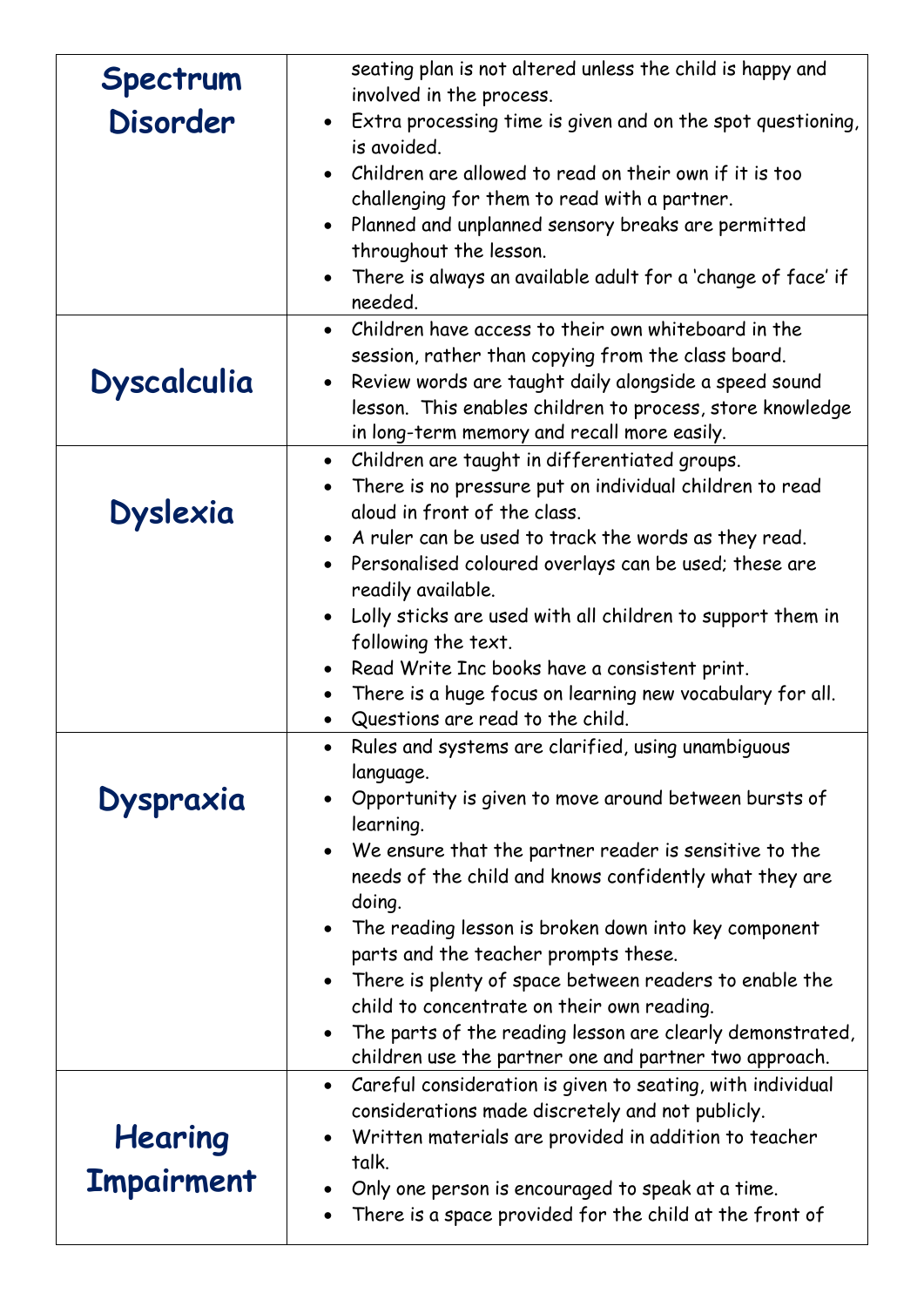| Toileting<br><b>Issues</b>                      | the classroom with an unobstructed line of vision.<br>The teacher leading the lesson discreetly checks in<br>regularly with the child to check they are hearing and<br>understanding.<br>Children are allowed to leave the classroom discreetly and<br>without needing to get permission.<br>Positioning in the classroom allows the child to sit near to<br>$\bullet$<br>the door so that they can leave easily.                                                                                                                                                                                               |
|-------------------------------------------------|-----------------------------------------------------------------------------------------------------------------------------------------------------------------------------------------------------------------------------------------------------------------------------------------------------------------------------------------------------------------------------------------------------------------------------------------------------------------------------------------------------------------------------------------------------------------------------------------------------------------|
| <b>Cognition and</b><br>Learning<br>Challenges  | Time is given to consider questions, process and formulate<br>an answer.<br>The opportunity is given for reading to be physically<br>demonstrated rather than getting the child to solely rely<br>on verbal instructions.<br>Specific, targeted praise is given so the child knows what<br>they are doing well.<br>Support is given when managing peer relationships<br>effectively, the child is involved in the process of<br>choosing a partner reader.<br>Instructions are simple and children are encouraged to<br>use the 'tick or fix' approach to support any mistakes<br>which are made.               |
| Speech,<br>Language &<br>Communication<br>Needs | • Speech sounds are modelled by the class teacher where<br>there are misconceptions. Children are not held back by<br>difficulties in pronouncing speech sounds; they are still<br>able to progress through the phonics scheme once they<br>know the individual sound by sight.<br>When using 'Fred Talk' this is done slowly for all of the<br>children.<br>Language is purposefully kept simple and consistent<br>throughout the sessions.<br>Closed questions are used when exploring comprehension,<br>which only require a yes or no answer.<br>Emotional reactions are filtered and we listen and respond |
| <b>Tourette's</b><br>Syndrome                   | with support and understanding.<br>Children are never asked to stop their tics.<br>Where vocal tics are prominent children are not asked to<br>read aloud as we are understanding that they may be<br>reluctant to do this.<br>There is a clear structure to the lesson.<br>Although children are encouraged to listen, teachers are<br>aware that at times tics inhibit auditory processing. It is<br>never assumed that the child is intentionally not listening.                                                                                                                                             |